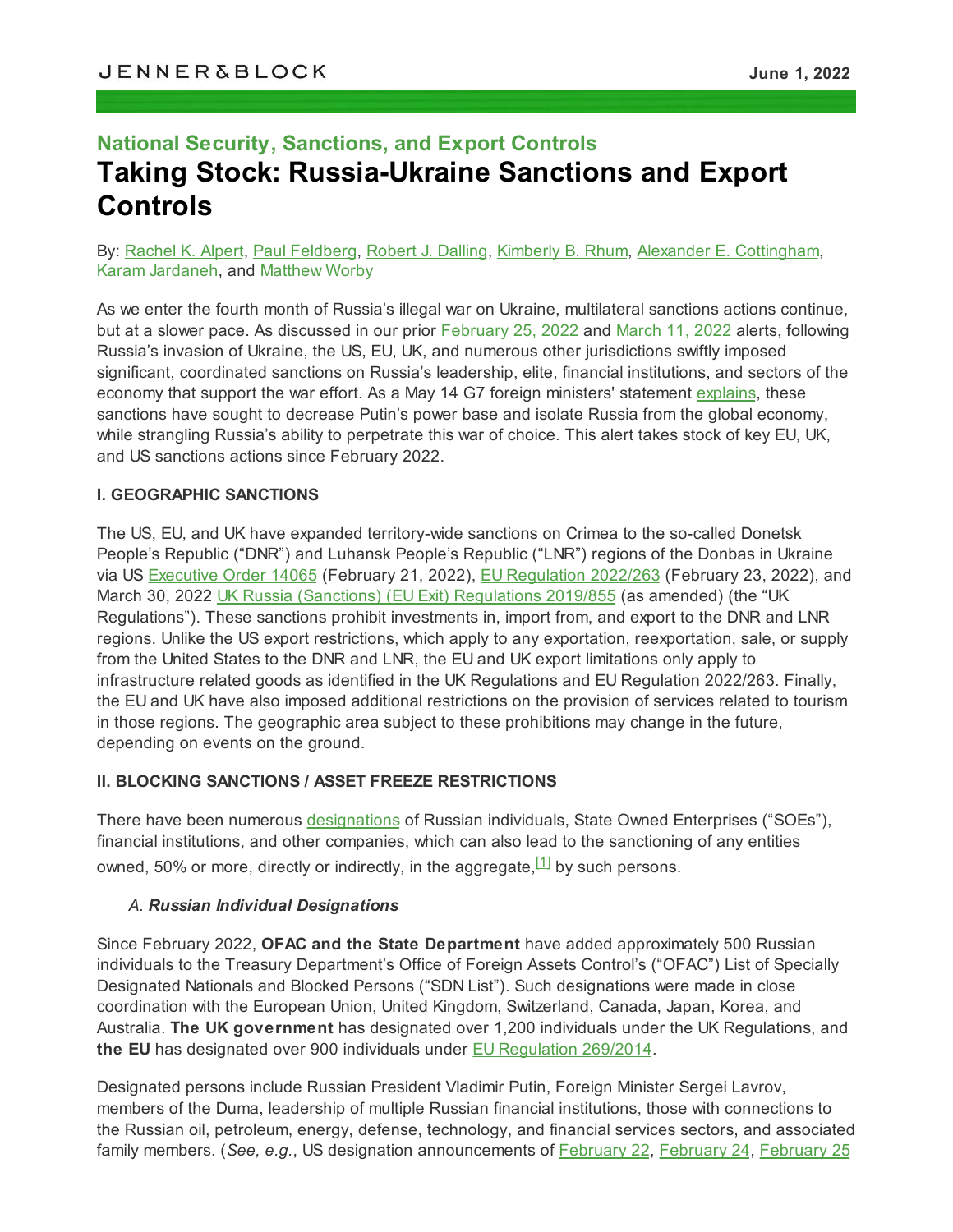(OFAC), [February](https://home.treasury.gov/news/press-releases/jy0612) 25 (State), February 28, [March](https://home.treasury.gov/news/press-releases/jy0650) 3 (OFAC), March 3 (State), March 11 (OFAC), [March](https://home.treasury.gov/news/press-releases/jy0692) 11 (State), March 15 (State), March 24, March 31, [April](https://home.treasury.gov/news/press-releases/jy0731) 6 (OFAC), April 7 (State), April 20, and [May](https://home.treasury.gov/news/press-releases/jy0771) 8, 2022 (OFAC)).

#### *B*. *Russian Financial Institution Designations*

OFAC has issued blocking sanctions on a number of banks including 10 of Russia's largest financial institutions and their 50% or more owned subsidiaries. While the UK and EU have designated many of the same banks as the US, there are differences in designations between all three jurisdictions. In addition to asset freeze restrictions imposed on banks, the EU has prohibited SWIFT services to a number of banks.

Both the US and the UK issued time-limited general licenses authorizing the wind down of transactions involving certain banks. All such general licenses have expired, although certain other general licenses remain to authorize certain transactions involving US and UK sanctioned financial institutions. The EU does not issue general licenses.

The financial institutions explicitly blocked and subject to asset freezes by the UK, EU and US, or that are now subject to SWIFT restrictions, since February 2022 are as follows $^{[2]}$  $^{[2]}$  $^{[2]}$ :

<span id="page-1-2"></span><span id="page-1-1"></span><span id="page-1-0"></span>

| <b>Entities</b>                                                | <b>US</b>        | <b>EU</b>    | <b>UK</b>    | <b>SWIFT</b>            |
|----------------------------------------------------------------|------------------|--------------|--------------|-------------------------|
| Sberbank                                                       | $\checkmark$     |              | $\checkmark$ | Expected <sup>[3]</sup> |
| Alfa-Bank                                                      | $\checkmark$     |              | $\checkmark$ |                         |
| <b>VEB</b>                                                     | $\checkmark$     | $\checkmark$ | ✓            | $\checkmark$            |
| <b>VTB Bank</b>                                                | $\checkmark$     | ✓            | ✔            | ℐ                       |
| Otkritie                                                       | J                | ✓            | J            | ✔                       |
| Sovcombank                                                     | ✔                | ✔            | J            | J                       |
| Promsvyazbank                                                  | ✓                | ℐ            | ✔            |                         |
| Novikombank <sup>[4]</sup>                                     | $\checkmark$     | ℐ            | J            |                         |
| <b>TKB</b>                                                     | $\checkmark$     |              |              |                         |
| <b>JSC Moscow</b><br><b>Industrial Bank</b>                    | J                |              |              |                         |
| <b>Blank Sea Bank for</b><br>Development And<br>Reconstruction | $\boldsymbol{J}$ |              | $\checkmark$ |                         |
| <b>Black Rossiya</b>                                           | $\checkmark$     | $\checkmark$ | $\checkmark$ |                         |
| Genbank                                                        | $\checkmark$     |              | $\checkmark$ |                         |
| <b>IS Bank</b>                                                 | $\checkmark$     |              | $\checkmark$ |                         |
| Gazprombank                                                    | $\checkmark$     |              | $\checkmark$ |                         |
| Russian Agricultural<br><b>Bank</b>                            | ✓                |              | $\checkmark$ |                         |
| Ural Bank for                                                  |                  |              |              |                         |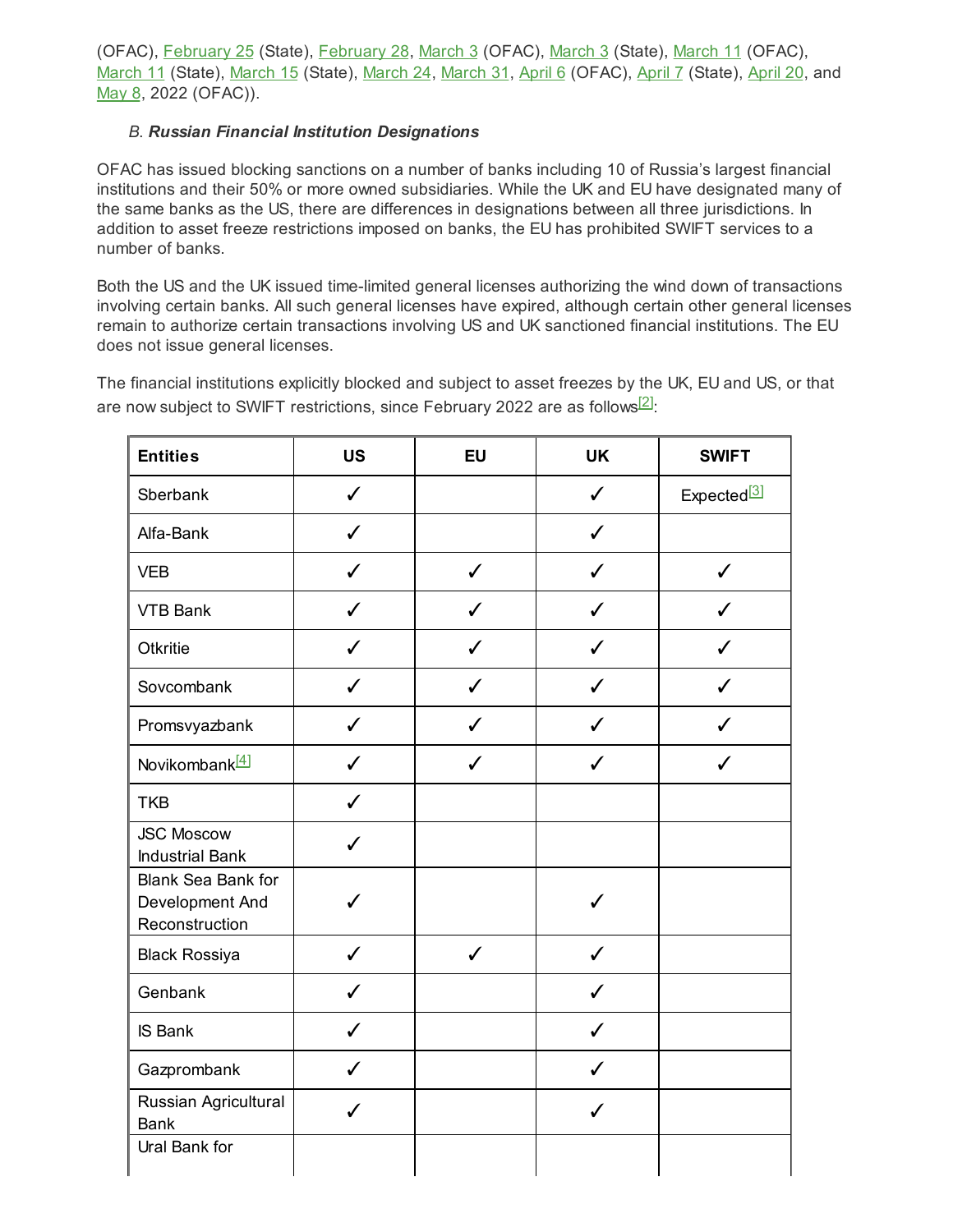| Reconstruction and<br>Development |  |  |
|-----------------------------------|--|--|
| SMP Bank                          |  |  |
| Credit Bank of<br><b>Moscow</b>   |  |  |

OFAC has issued bank-specific general licenses related to certain activities,<sup>[\[5\]](#page-7-4)</sup> such as:

- <span id="page-2-0"></span>[GL](https://home.treasury.gov/system/files/126/russia_gl2.pdf) 2: authorizes transactions involving VEB related to the **servicing of bonds** issued before March 1, 2022 by Russia's Central Bank, National Wealth Fund, or Ministry of Finance.
- [GL](https://home.treasury.gov/system/files/126/russia_gl8b.pdf) 8B: authorizes **energy-related transactions** involving (1) VEB, (2) Otkritie, (3) Sovcombank, (4) Sberbank, (5) VTB, (6) Alfa-Bank, and (7) the Central Bank of the Russian Federation until June 24, 2022.
- [GL](https://home.treasury.gov/system/files/126/russia_gl9c.pdf) 9C: authorizes transactions that are ordinarily incident and necessary to dealings in **debt or equity** involving Alfa-Bank until June 30, 2022.
- GL [10C:](https://home.treasury.gov/system/files/126/russia_gl10c.pdf) authorizes transactions ordinarily incident and necessary to the wind down of **derivative contracts** involving Alfa-Bank until June 30, 2022.
- [GL](https://home.treasury.gov/system/files/126/russia_gl28.pdf) 28: authorizes transactions involving TKB (and TKB's 50% or more owned subsidiaries) that are ultimately destined for or originating from Afghanistan until October 20, 2022.

OFAC has also issued general licenses for the wind down of specific sanctioned bank subsidiaries.

- GL [21A](https://home.treasury.gov/system/files/126/russia_gl21a.pdf): Sberbank CIB USA, until June 7, 2022.
- GL [26A](https://home.treasury.gov/system/files/126/russia_gl26.pdf): Joint Stock Company SB Sberbank Kazakhstan, Sberbank Europe AG, or Sberbank (Switzerland) AG (and their 50% or more owned subsidiaries), until July 12, 2022.
- [GL](https://home.treasury.gov/system/files/126/russia_gl32.pdf) 32: Amsterdam Trade Bank NV (and 50% or more owned subsidiaries), until July 12, 2022.

OFSI has also issued ongoing licenses for specific banks:

- GL [INT/2022/1678476:](https://assets.publishing.service.gov.uk/government/uploads/system/uploads/attachment_data/file/1074955/12.05.2022_Amsterdam_Trade_Bank_N.V_wind_down_-_basic_needs_-_insolvency_payments_-_Publication_Notice_INT-2022-1678476.pdf) Amsterdam Trade Bank NV, until May 12, 2023.
- GL [INT/2022/1630477:](https://assets.publishing.service.gov.uk/government/uploads/system/uploads/attachment_data/file/1079494/INT.2022.1630477_Gazprombank_gas_payments_publication_notice_2_220527.pdf) Gazprombank, until October 31, 2022 (for certain transactions relating to making gas available in the EU).
- GL [INT/2022/1280876:](https://assets.publishing.service.gov.uk/government/uploads/system/uploads/attachment_data/file/1070783/INT.2022.1280876publication_notice.pdf) UK subsidiaries of VTB, until April 3, 2023.

### <span id="page-2-2"></span><span id="page-2-1"></span>*C*. *Russian SOE Blocking Designations*

The US, EU $^{[6]}$  $^{[6]}$  $^{[6]}$ ,and UK $^{[7]}$  $^{[7]}$  $^{[7]}$  have blocked major Russian SOEs, including the following:

- 48 Russian defense sector companies (US [March](https://home.treasury.gov/news/press-releases/jy0677) 24, 2022);
- Public Joint Stock Company **Alrosa**, the world's largest diamond mining company ( UK [March](https://www.gov.uk/government/news/foreign-secretary-announces-65-new-russian-sanctions-to-cut-off-vital-industries-fuelling-putins-war-machine) 24, [2022;](https://www.gov.uk/government/news/foreign-secretary-announces-65-new-russian-sanctions-to-cut-off-vital-industries-fuelling-putins-war-machine) US - April 7, [2022](https://home.treasury.gov/news/press-releases/jy0707));
- Joint Stock Company **United Shipbuilding Corporation**, which constructs the majority of Russian military warships ( UK - [February](https://www.gov.uk/government/news/foreign-secretary-imposes-uks-most-punishing-sanctions-to-inflict-maximum-and-lasting-pain-on-russia) 24, 2022; EU – March 15, 2022; US - April 7, [2022](https://home.treasury.gov/news/press-releases/jy0707));
- Weapons manufacturer **Promtekhnologiya** (US May 8, [2022](https://home.treasury.gov/news/press-releases/jy0771));
- Television stations, Joint Stock Company **Channel One Russia, Television Station Russia-1, and Joint Stock Company NTV Broadcasting Company** (US - May 8, [2022\)](https://home.treasury.gov/news/press-releases/jy0771);
- **United Aircraft Corporation** (EU March 15, 2022; UK February 24, 2022);
- JSC Research and Production Uralvagonzavod (EU March 15, 2022; UK February 24, 2022; previously sanctioned by US);
- Rostec, Russian Technologies State Corporation (UK February 24, 2022);
- Sovcomflot  $(UK May 24, 2022)$ .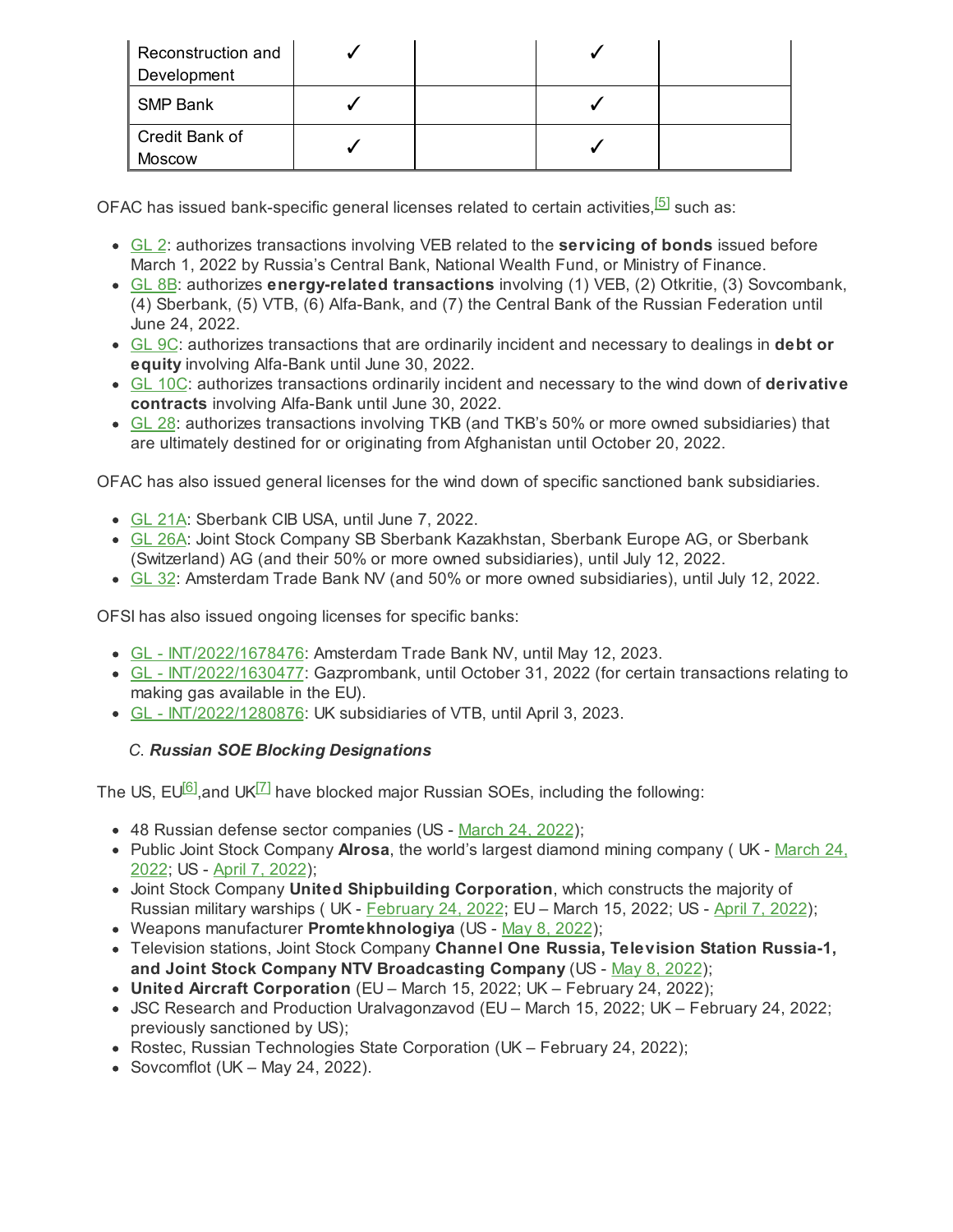#### **III. SOVEREIGN DEBT, DEBT, EQUITY, AND CORRESPONDENT BANKING**

#### *A. Correspondent and Payable-Through Account Sanctions*

**OFAC's** Russia-related [Directive](https://home.treasury.gov/system/files/126/correspondent_accounts_directive_2.pdf) 2, imposed tailored sanctions on Sberbank that required US financial institutions to close correspondent or payable-through accounts with Sberbank and reject transactions involving Sberbank or its foreign financial institution subsidiaries. As discussed above, as of [April](https://home.treasury.gov/news/press-releases/jy0705) 6, [2022,](https://home.treasury.gov/news/press-releases/jy0705) Sberbank is also subject to full blocking sanctions.

**The UK Regulations** similarly prohibit credit or financial institutions from (i) establishing or continuing a correspondent banking relationship with a designated person or (ii) processing a sterling payment to, from or via, a designated person, or a credit or financial institution (domiciled anywhere including the UK) owned or controlled by the designated person. To date the UK government has only applied these restrictions to PJSC Sberbank (which is now in any event subject to an asset freeze).

#### *B. Debt and Equity Prohibitions*

**OFAC's** Russia-related [Directive](https://home.treasury.gov/system/files/126/russia_directive_1a.pdf) 1A expanded on existing **sovereign debt sanctions** to prohibit participation in the secondary market for ruble and non-ruble denominated bonds issued after March 1, 2022 by the Central Bank of the Russian Federation, the National Wealth Fund of the Russian Federation, and the Ministry of Finance of the Russian Federation. Directive 1A incorporates existing prohibitions on participation in the primary market for bonds and lending funds to Russia's Central Bank, National Wealth Fund, and Ministry of Finance. As of March 26, 2022, **OFAC's** Russia-related [Directive](https://home.treasury.gov/system/files/126/new_debt_and_equity_directive_3.pdf) 3 prohibits transactions, dealings in new debts of longer than 14 days in maturity, and dealings in new equity of 13 major Russian firms, including six of Russia's largest financial institutions. Of these six financial institutions, two are now designated as SDNs.

<span id="page-3-1"></span><span id="page-3-0"></span>**The EU** prohibits dealings with transferable securities and money market instruments issued on behalf of, and the provision of certain loans or credit to, (i) Russia and its government and the Central Bank (ii) six major institutions identified as having an explicit mandate to promote competitiveness of the Russian economy;<sup>[<u>8</u>]</sup> (iii) four Russian institutions that have been identified as having a significant role supporting the activities of Russia, its government or the Central Bank;<sup>[\[9\]](#page-8-1)</sup> (iv) nine Russian bodies identified as being publicly owned or controlled with a close economic relationship to the Russian state;  $\frac{110}{2}$  and (v) persons engaged in certain sectors in Russia (such as the military sector).

<span id="page-3-2"></span>**The UK** prohibits dealings with transferable securities and money market instruments issued on behalf of, and the provision of certain loans or credit to, (i) 11 sectorally sanctioned entities listed in the relevant schedule of the UK Regulations; (ii) the Government of Russia; and (iii) "person connected with Russia" (including companies incorporated or constituted under the law of Russia).

#### *C. Central Bank, National Wealth Fund, and Ministry of Finance*

**US** [Directive](https://home.treasury.gov/system/files/126/eo14024_directive_4_02282022.pdf) 4 prohibits US persons from engaging in "any transaction" involving Russia's Central Bank, National Wealth Fund, and Ministry of Finance. OFAC has issued several general licenses that authorize limited activity with the listed government banks, including:

- GL [13A](https://home.treasury.gov/system/files/126/russia_gl13a.pdf), authorizing payment of certain taxes, fees, import duties, and receipt of permits or licenses otherwise barred by Directive 4 until September 30, 2022;
- [GL](https://home.treasury.gov/system/files/126/russia_gl14.pdf) 14, permitting transactions in which Directive 4 entities act solely as the operator of a clearing and settlement system; and
- [GL](https://home.treasury.gov/system/files/126/russia_gl31.pdf) 31, authorizing the filing, receipt, renewal or maintenance, and prosecution of patents, trademarks, copyrights, or other forms of intellectual property protection.

<span id="page-3-3"></span>**The UK** prohibits the provision of financial services for the purpose of "foreign exchange reserve and asset management" $^{\textsf{[11]}}$  $^{\textsf{[11]}}$  $^{\textsf{[11]}}$  to: (i) the Central Bank of the Russian Federation, (ii) the National Wealth Fund of the Russian Federation, (iii) the Ministry of Finance of the Russian Federation, or (iv) a person owned or controlled directly or indirectly by any of the persons above, or a person acting on behalf of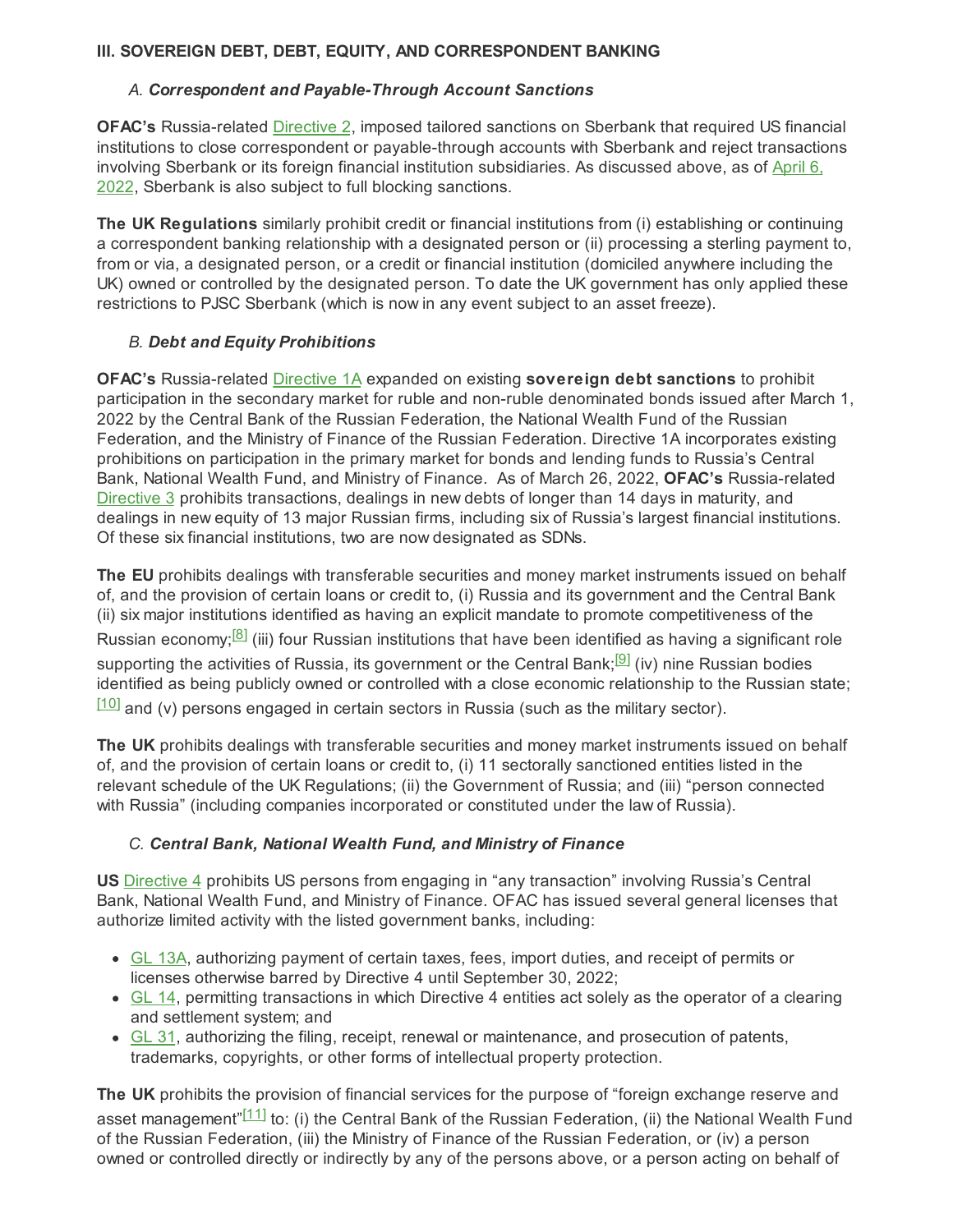or at the direction of any of the persons mentioned in (i) to (iii).

**The EU** prohibits transactions related to the management of reserves as well as of assets of the Central Bank of Russia, including transactions with any legal person, entity or body acting on behalf of, or at the direction of, the Central Bank of Russia, such as the Russian National Wealth Fund. The EU prohibits the purchase, sale, provision of investment services for or assistance in the issuance of, or otherwise deal with transferable securities and money-market instruments issued by Russia and its government or the Central Bank of Russia. Finally, the EU restricts investment, participation, or other contributions to projects co-financed by the Russian Direct Investment Fund.

#### **IV. SECTOR-SPECIFIC SANCTIONS**

OFAC has identified the following nine sectors of the Russian economy that create sanctions risk for entities that operate or have operated in those sectors, pursuant to **[Executive](https://home.treasury.gov/system/files/126/14024.pdf) Order 14024** and determinations of [February](https://home.treasury.gov/system/files/126/russia_harmful_determination_20220222.pdf) 24, 2022, [March](https://home.treasury.gov/system/files/126/russia_harmful_determination_20220331.pdf) 31, 2022, and May 8, [2022](https://home.treasury.gov/system/files/126/determination_05082022_eo14024.pdf):

- Technology:
- Defense and related materiel;
- Financial services:
- Accounting;
- Trust and corporate services;
- Management consulting<sup>[\[12\]](#page-8-4)</sup>;
- <span id="page-4-0"></span>• Aerospace;
- Electronics: and
- Marine.

Additional sectors of the Russian economy may be added in the future. Of note, on April 20, 2022, OFAC [designated](https://home.treasury.gov/news/press-releases/jy0731) Bitriver AG, a Swiss-based holding company of Russian virtual currency mining company, for operating in the technology sector of Russia's economy.

#### **V. IMPORT, NEW INVESTMENT, AND EXPORT PROHIBITIONS**

Although Russia is not subject to a comprehensive embargo, the United States has issued a series of executive orders ([14066](https://home.treasury.gov/system/files/126/eo_prohibitions_imports_investments.pdf), [14068](https://home.treasury.gov/system/files/126/14068.pdf), and [14071](https://home.treasury.gov/system/files/126/14071.pdf)) and associated determinations increasing prohibitions on imports, exports, and new investments involving Russia. The EU and UK have also prohibited specified imports, exports, and investments.

#### *A. Imports*

**The United States** has [banned](https://home.treasury.gov/system/files/126/eo_prohibitions_imports_investments.pdf) the import of Russian origin "crude oil; petroleum; petroleum fuels, oils, and products of their distillation; liquefied natural gas; coal; and coal products"; as [well](https://home.treasury.gov/system/files/126/14068.pdf) as "fish, seafood, and preparations thereof; alcoholic beverages; non-industrial diamonds; and any other products of Russian Federation origin as may be determined by the Secretary of the Treasury, in consultation with the Secretary of State and the Secretary of Commerce."

**The UK** has imposed restrictions on the import, acquisition, and supply of iron and steel products from Russia. In addition, the UK announced that it will end all imports of Russian coal and oil by the end of 2022. There are also prohibitions on the import of military goods from Russia

**The EU** has imposed a variety of import restrictions, including on the purchase, import or transfer (and ancillary services) of coal and other solid fossil fuel; certain iron and steel products originating from or exported from Russia; and the purchase, import, or transfer (and ancillary services) of goods which generate significant revenues for Russia (e.g., Caviar, certain types of fertilizers, aluminum plates, silver). The EU has also [announced](https://ec.europa.eu/commission/presscorner/detail/en/speech_22_2785) that it will ban Russian oil imports, with the supply of crude oil to be phased out within six months, and refined products by the end of 2022.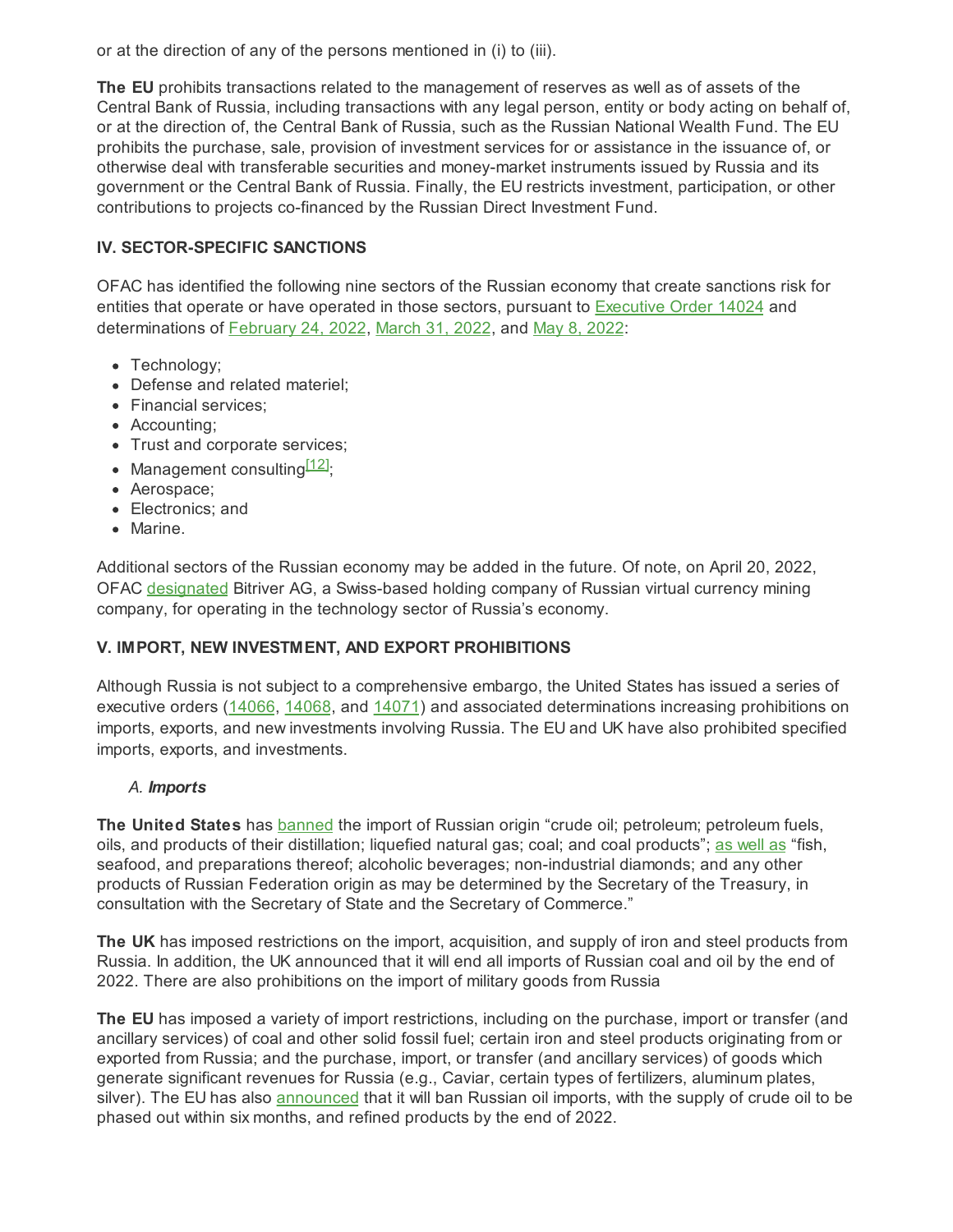#### *B. New Investment*

**The United States** has prohibited new investment by US persons in the Russian Federation (under EO [14071](https://home.treasury.gov/system/files/126/14071.pdf)), as well as new investment in the energy sector (EO [14066\)](https://home.treasury.gov/system/files/126/eo_14066.pdf) or any other sectors as OFAC may determine ([14068\)](https://home.treasury.gov/system/files/126/14068.pdf).

**The UK** [announced](https://www.gov.uk/government/news/uk-imposes-sweeping-new-sanctions-to-starve-putins-war-machine#:~:text=an outright ban on all,further limit their future capabilities) plans for "an outright ban on all new outward investment to Russia" on April 6, 2022 but has yet to implement the prohibition.

**The EU** now [prohibits](https://ec.europa.eu/commission/presscorner/detail/en/ip_22_1761) investment in Russia's energy sector.

#### <span id="page-5-0"></span>*C. Exports*

Under EO 14071, **The United States** prohibits the exportation, reexportation, sale, or supply, directly or indirectly, from the United States, or by a United States person to Russia, of any category of services as OFAC may determine. Under a May 8, 2022 [determination](https://home.treasury.gov/system/files/126/determination_05082022_eo14071.pdf), effective June 7, 2022, the provision of **accounting, trust and corporate formation, and management consulting services** will be subject to this prohibition.<sup>[\[13\]](#page-8-5)</sup> <u>EO [14068](https://home.treasury.gov/system/files/126/14068.pdf)</u> also prohibits the exportation, re-exportation, sale, or supply, directly or indirectly, from the United States, or by a United States person to Russia, of "luxury goods" (discussed below) and "**US dollar-denominated banknotes**." As discussed in the next section, the US, EU, and UK have also imposed significant export controls on Russia.

#### **VI. EXPORT CONTROLS**

Numerous countries have cooperated to impose coordinated export controls on exports to Russia (and Belarus), as exemplified by the US, UK, and EU export controls below.

**US export controls** administered by the US Department of Commerce's Bureau of Industry and Security ("BIS") apply to US regulated items, which include commodities, software, or technology that is of US origin, that is of non-US origin but includes *de minimis levels* of US-regulated content, or, in some cases, that is derived from US software or technology. With increasingly limited exemptions and authorizations, US export controls now generally prohibit:

- Exports, reexports, and transfers (in-country) of any item identified via export control classification number ("ECCN") on the [Commerce](https://www.bis.doc.gov/index.php/regulations/export-administration-regulations-ear) Control List;
- Transactions involving Russian military end users or end uses; and
- The export of a range of products, from specified luxury goods ([supplement](https://www.ecfr.gov/current/title-15/subtitle-B/chapter-VII/subchapter-C/part-746/appendix-Supplement No. 5 to Part 746) no. 5 to part 746 of the EAR), to numerous items related to Russian industry (identified by HTS and Schedule B Code [supplement](https://www.ecfr.gov/current/title-15/subtitle-B/chapter-VII/subchapter-C/part-746/appendix-Supplement No. 4 to Part 746) no. 4 to part 746 of EAR).
- Expansive foreign-produced direct product rules also extend the reach of US export controls to items that do not originate in the United States or contain US-origin content if such items are derived from US-origin software or technology and are destined for Russia.

**The UK Regulations** extend to the (i) export of restricted goods to or for use in Russia; (ii) the supply or delivery of restricted goods from a third country to a place in Russia; (iii) the making available of restricted goods and technology to a person connected with Russia or for use in Russia; (iv) the transfer of restricted technology to a place in Russia or to a person connected with Russia; (iv) the provision of technical assistance, financial services and brokering services linked to the foregoing. Restricted goods and technology include the following categories of dual-use products:

- "Critical industry goods";
- Military goods;
- Aviation and space;
- Oil refining; and
- "Computing and advanced material" (together referred to as "restricted goods and technology").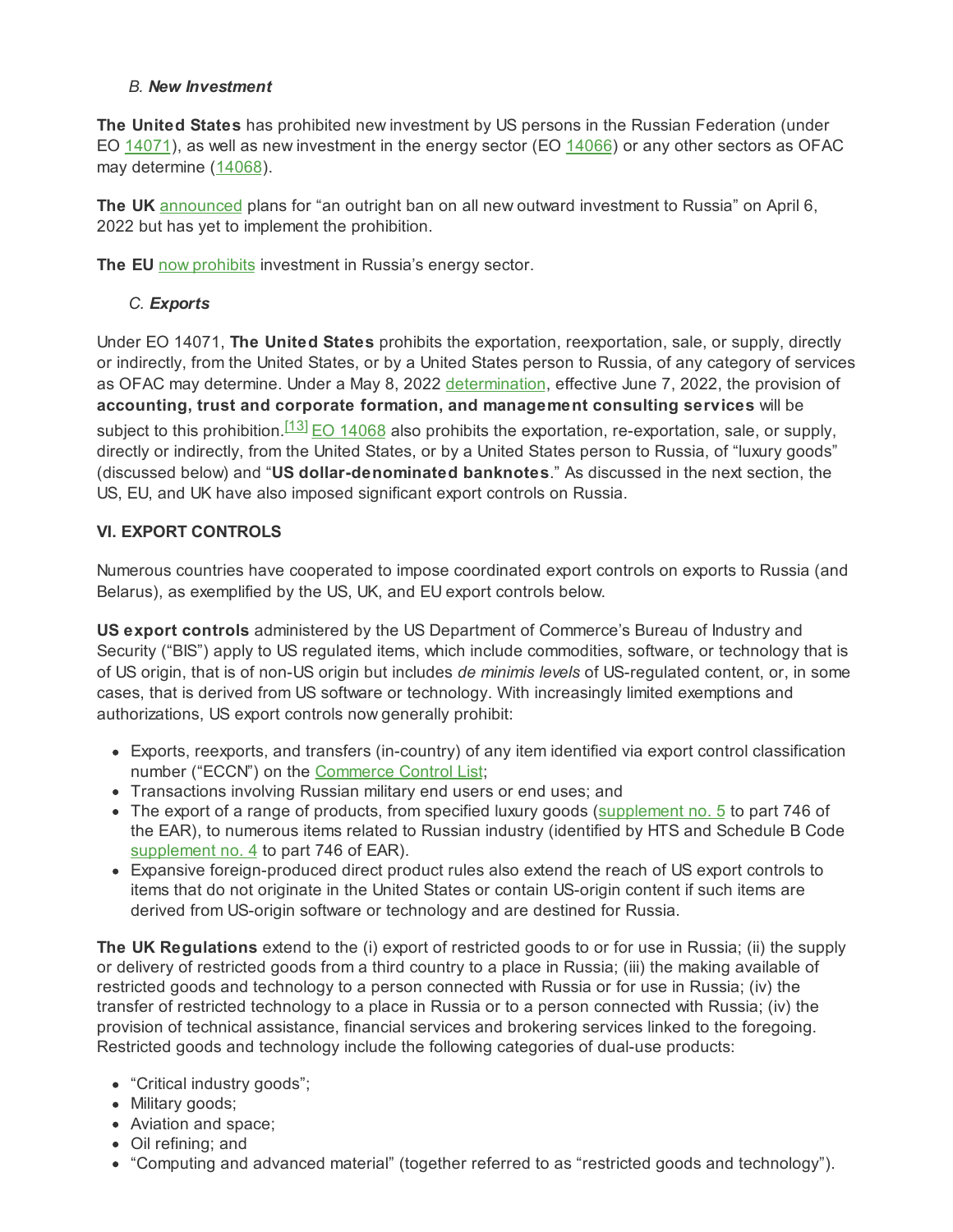**EU restrictions** found in EU Regulation 833/2014 are similar to the restrictions in the US and UK. They include restrictions on export of dual-use products and advanced technology products including (i) comprehensive export ban on dual-use goods and certain advanced technology to any person, entity or body in Russia or for use in Russia; (ii) ban on sale of dual-use products to specified legal persons in Russia; and (iii) prohibition on brokering, technical assistance and other related services and financing related to dual-use products and technology products. In addition, the EU restrictions include restrictions on the sale, transfer, or export (and ancillary services) to Russia of:

- Goods that could contribute to the enhancement of Russian industrial capacities;
- Specific goods and technologies for use in oil refining;
- Energy related goods and technology;
- Goods and technology suited for use in the aviation and space industry;
- Specific maritime navigation goods and technologies;
- Certain luxury goods; and
- The insurance and reinsurance of aviation and space goods and technology.

#### **VII. CONCLUSION**

The sanctions and export controls on Russia continue to evolve. For example, on May 31, 2022, the EU Member States [agreed](https://www.consilium.europa.eu/en/press/press-releases/2022/05/31/european-council-conclusions-on-ukraine-30-may-2022/) to a sixth package of measures targeting Russia which, as noted above, will cover crude oil, as well as petroleum products delivered from Russia into Member States, with a temporary exception for crude oil delivered by pipeline. While the legislation is not yet fully public, we understand that the package will also [include](https://ec.europa.eu/commission/presscorner/detail/en/statement_22_3382) the de-swifting of Sberbank and a ban on providing Russian companies with a whole range of business services. The US, UK, EU, and others are cooperating in an unprecedented way to enforce these sanctions globally, so continued compliance is critical.

## **Contact Us**



**Rachel K. Alpert** [ralpert@jenner.com](mailto:ralpert@jenner.com) | [Download](https://jenner.com/people/1239/vcard) V-Card



**Paul Feldberg** [pfeldberg@jenner.com](mailto:pfeldberg@jenner.com) | [Download](https://jenner.com/people/1059/vcard) V-Card



**Robert J. Dalling** [rdalling@jenner.com](mailto:rdalling@jenner.com) | [Download](https://jenner.com/people/1088/vcard) V-Card



**Kimberly B. Rhum** [krhum@jenner.com](mailto:krhum@jenner.com) | [Download](https://jenner.com/people/1283/vcard) V-Card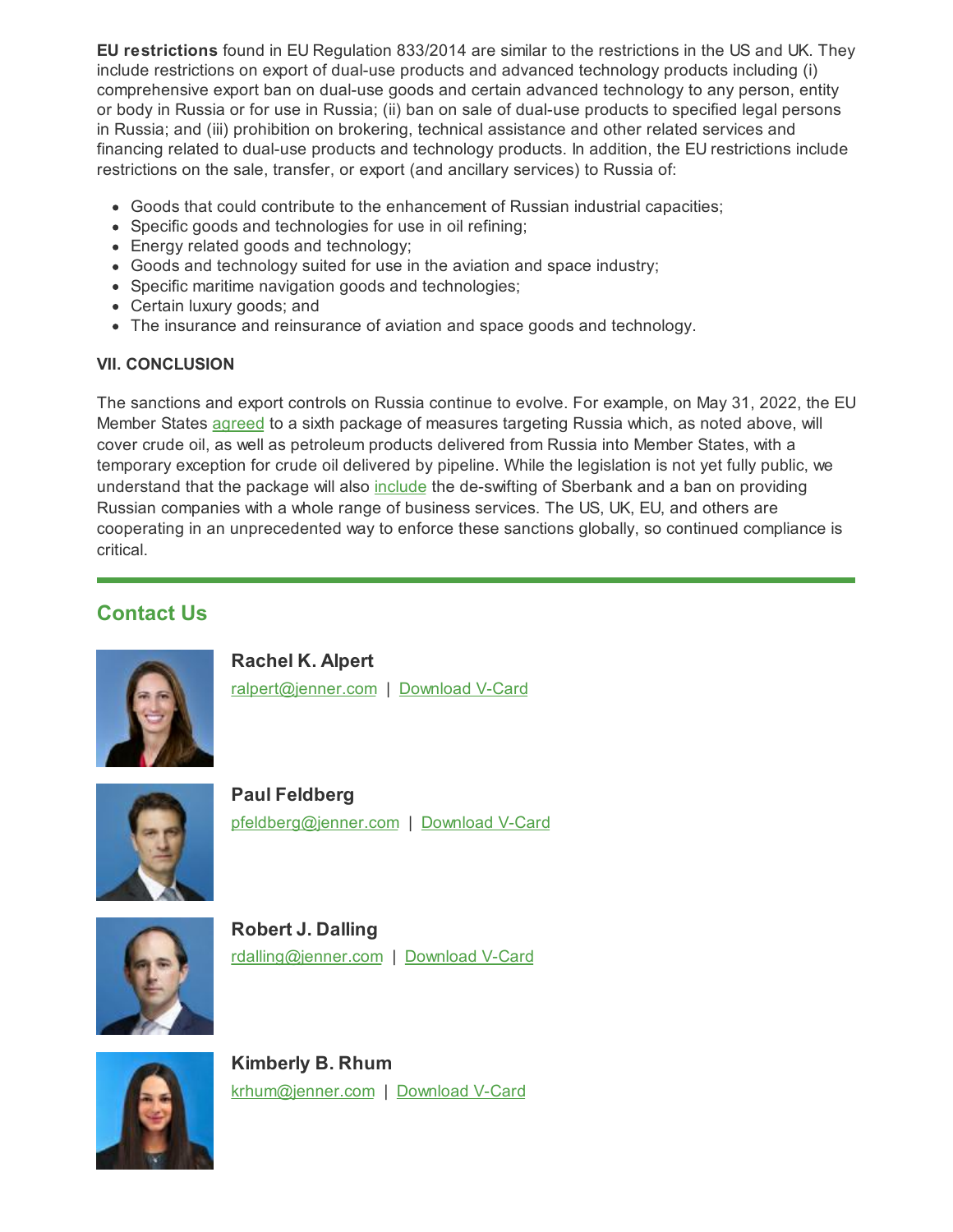

**Alexander E. Cottingham** [acottingham@jenner.com](mailto:acottingham@jenner.com) | [Download](https://jenner.com/people/1221/vcard) V-Card



**Karam Jardaneh** [kjardaneh@jenner.com](mailto:kjardaneh@jenner.com) | [Download](https://jenner.com/people/1193/vcard) V-Card



**Matthew Worby** [mworby@jenner.com](mailto:mworby@jenner.com) | [Download](https://jenner.com/people/1117/vcard) V-Card

**Meet Our [Team](https://jenner.com/practices/496/attorneys)**

## **Practice Leaders**

| <b>Paul Feldberg</b> | <b>Rachel K. Alpert</b> | <b>Amb. David Pressman</b> |
|----------------------|-------------------------|----------------------------|
| Co-Chair             | Co-Chair                | Co-Chair                   |
| pfeldberg@jenner.com | ralpert@jenner.com      | dpressman@jenner.com       |
| Download V-Card      | Download V-Card         | Download V-Card            |
|                      |                         |                            |

<span id="page-7-0"></span>[\[1\]](#page-0-0) In contrast to the US and the EU, the UK has issued [guidance](https://assets.publishing.service.gov.uk/government/uploads/system/uploads/attachment_data/file/1062452/General_Guidance_-_UK_Financial_Sanctions.pdf) stating that such ownership will not be aggregated unless "the shares or rights are subject to a joint arrangement between the designated parties or one party controls the rights of another."

<span id="page-7-1"></span>[\[2\]](#page-1-0) Each bank in this chart was specifically designated by the US, EU, or UK since February 2022. In certain cases, the bank was already designated by one of the other jurisdictions prior to that point. They are still marked as designated on the chart. Other Russian banks may be designated under other sanctions authorities.

<span id="page-7-2"></span>[\[3\]](#page-1-1) On May 4, 2022, the EU [announced](https://ec.europa.eu/commission/presscorner/detail/en/speech_22_2785) that it plans to "de-SWIFT Sberbank". However, it is unclear when this will be implemented.

<span id="page-7-3"></span>[\[4\]](#page-1-2) Not explicitly designated but sanctioned as a subsidiary of Rostec which is sanctioned in the UK.

<span id="page-7-4"></span>[\[5\]](#page-2-0) OFAC has also issued general licenses that authorize certain transactions more broadly, such as [GL](https://home.treasury.gov/system/files/126/russia_gl6a.pdf) 6A, which authorizes transactions ordinarily incident and necessary to the exportation or reexportation of agricultural commodities, medicine, medical devices, replacement parts and components for medical devices, software updates, and COVID prevention, diagnosis, or treatment, and [GL](https://home.treasury.gov/system/files/126/russia_gl27.pdf) 27, which authorizes certain transactions ordinarily and incident to NGO activities intended to support humanitarian projects, democracy building, education, non-commercial development, and environmental and natural resource protection in Ukraine or the Russian Federation.

<span id="page-7-5"></span>[\[6\]](#page-2-1) In addition to the designations listed above, **EU [Regulation](https://eur-lex.europa.eu/legal-content/EN/TXT/?uri=CELEX:02014R0833-20220413) 833/2014** prohibits any direct or indirect transactions with (i) an entity which is publicly controlled or with over 50 % public ownership or in which Russia, its Government or Central Bank has the right to participate in profits or with which Russia, its Government or Central Bank has other substantial economic relationship, as listed in the Annex XIX to EU Regulation 833/2014 (ii) entities whose proprietary rights are directly or indirectly owned for more than 50 % by an entity listed in (i) and; (iii) entities acting on behalf or at the direction of an entity in (i) or (ii).

<span id="page-7-6"></span>[\[7\]](#page-2-2) The UK Regulations also allow for the designations of "Government of Russia-affiliated entities" for being "involved in obtaining a benefit from or supporting the Government of Russia." This includes entities (a) which are owned or